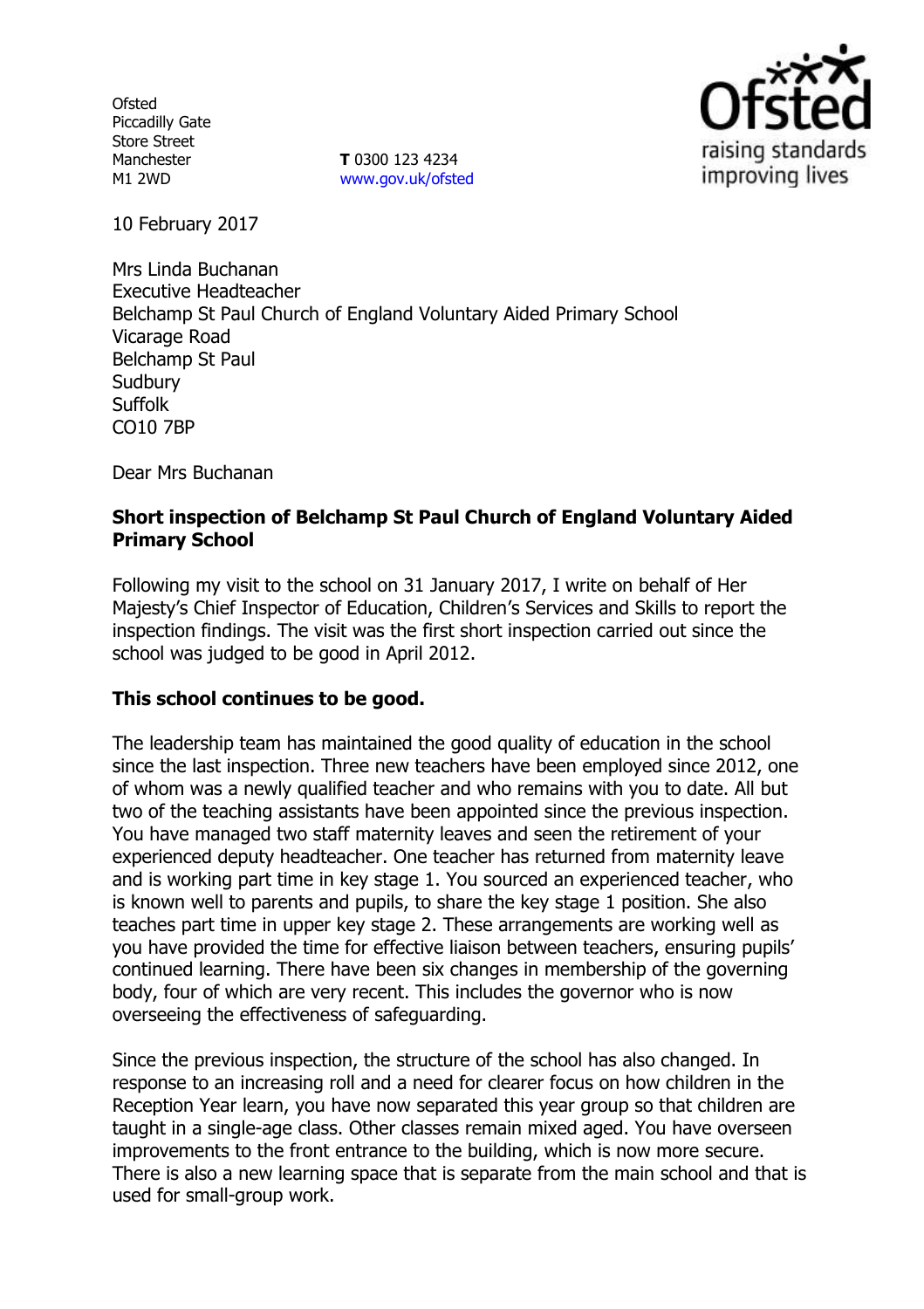

In recent years, you have had two periods of working as an executive headteacher in other local schools. During those times, the very able and newly appointed deputy headteacher has led the school. Since September, she has become the head of school. You both work very closely together to ensure that Belchamp St Paul stands only to benefit from this joint leadership, which continues to date. As a consequence of this working arrangement, leadership within the school has developed considerably as other leaders have stepped up to the plate to backfill roles and positions. Many of your staff are 'home grown' and are very effectively leading aspects of school improvement, for example in the early years. These leaders' reflective skills have undoubtedly influenced the whole-school drive for school improvement and have contributed to the good standards in the school.

You and your leaders know the school extremely well and have accurately identified the areas of strength and those that need to be improved. You have created a culture of continual learning within staff and pupils, which was very apparent during the meetings I held. Pupils are used to regularly revisiting and editing their work. Teachers lay out books on the floor for when pupils arrive, and pupils readily collect their books and begin to check what it is they need to do to improve their work. In a calm and industrious atmosphere, pupils settle quickly, complete their tasks and respond appropriately. This is particularly effective in key stage 2 and pupils say that they find it really helpful.

It is clear from my visit and from the surveys that pupils and staff completed that you have a team of committed, caring and passionate staff. One example from staff was, 'I feel very proud to work at this school with such committed and hardworking colleagues alongside me.' Pupils say that they enjoy coming to their 'amazing, friendly and safe school'. They feel that they are listened to and that everyone is there to help and care for them. They particularly like the fact that if they have a concern that they do not want to share more widely, the head of school encourages them to write a note to her and to place it in her pigeon hole. They know that she will respond quickly. The influence that pupils say they have on so many decisions that are made within school is palpable, for example, the 'suggestion penguin'. From this came the naming of the 'learning lodge', and the debate about whether Year 6 pupils should go first in the dinner queue. Not only is this an opportunity for pupils to learn about democracy and the difference they can make to their school, but it also reinforces the school's values.

Parents made it very clear in their views on Ofsted's online survey, Parent View, that they greatly value the work of the Reception class adults. 'I feel that the teacher genuinely takes time to get to know my son,' said one parent. Children in the early years were keen to talk to me about their learning, and did so very eloquently. 'She's the oldest child in the class and her birthday is in September,' said one girl. The conversation that then ensued, using the 'birthday cake' display, was impressive. Children were able to say whose birthday was next, reading the child's name, which month had no birthdays at all, and who is the youngest!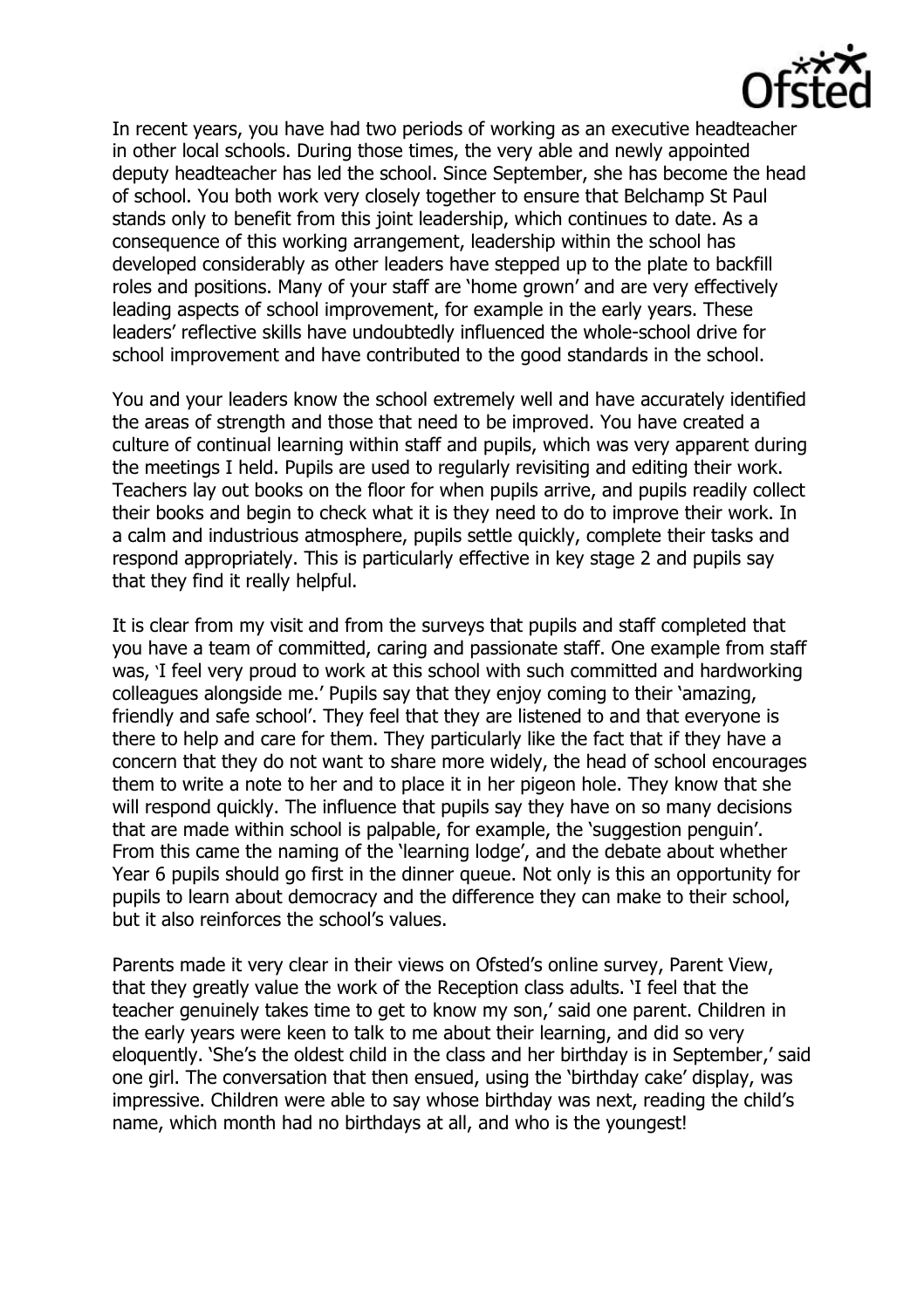

Children moved from one activity to another, gently guided by adults who posed questions appropriately. 'Have the rat and the cat got the same number of beans?' asked the teacher when children were doing basic division of 20. 'Yes we have shared them out so they have 10 each, and 10 add 10 makes 20,' said one boy. Such regular prompts from all adults in the classroom ensure that children are making good progress from their various starting points. They readily use the outside area to extend their learning, practising early writing skills and familiarising themselves with the 'hanging numbers'. You have plans for the very good practice of capturing children's active learning evident in the Reception class to develop further into key stage 1.

The emphasis you have put on improving outcomes in writing is clearly evident. Even the very youngest children make sensible guesses at sounds they use in their writing and are beginning to make short sentences. Throughout the school, teachers provide a number of different opportunities for pupils to write at length, practise their basic English skills and write with confidence. Although pupils in key stage 1 have recently made good progress in their writing, there is still some work to do to ensure that they achieve as well as they can by the end of Year 2. You and your leaders are doing everything possible to support both staff and pupils. Two additional teaching assistants have recently joined the class.

# **Safeguarding is effective.**

All staff and governors are committed to ensuring that pupils are safe and secure at school. Thorough procedures are in place to check that all staff have undergone recent and appropriate child protection and safeguarding training. Effective checks are made on the suitability of staff to work with children. Induction of new staff is very thorough. Staff are aware of which colleagues are trained in paediatric and general first aid. The school's systems for recording incidents of concern are well developed. Leaders effectively use the information that this system generates, highlighting any patterns in, for example, poor behaviour which is rare. Pupils know about the different types of bullying which 'sometimes happens but is scarce,' as one pupil said. They know how to keep themselves safe in school and on the internet. One parent said, 'I have full confidence in the school, and feel that it is a safe place for my child.' Leaders liaise well with the headteacher of the virtual school and regularly review the provision for the school's most vulnerable pupils. As a result of effective action and work with families, attendance of the most vulnerable pupils is steadily improving, and in some cases, markedly so. Consequently, these pupils are progressing well.

The website complies with statutory guidance.

The local authority continues to work well with the school. Support has been appropriate since the school's previous Ofsted judgement. Governors have accessed good support from governor services and value this resource. A local authority officer has supported the school's early years leader to improve provision and outside learning for the Reception class. Both the diocese and local authority have worked with the governing body to ensure that Belchamp St Paul and other schools in the community benefit from good leadership.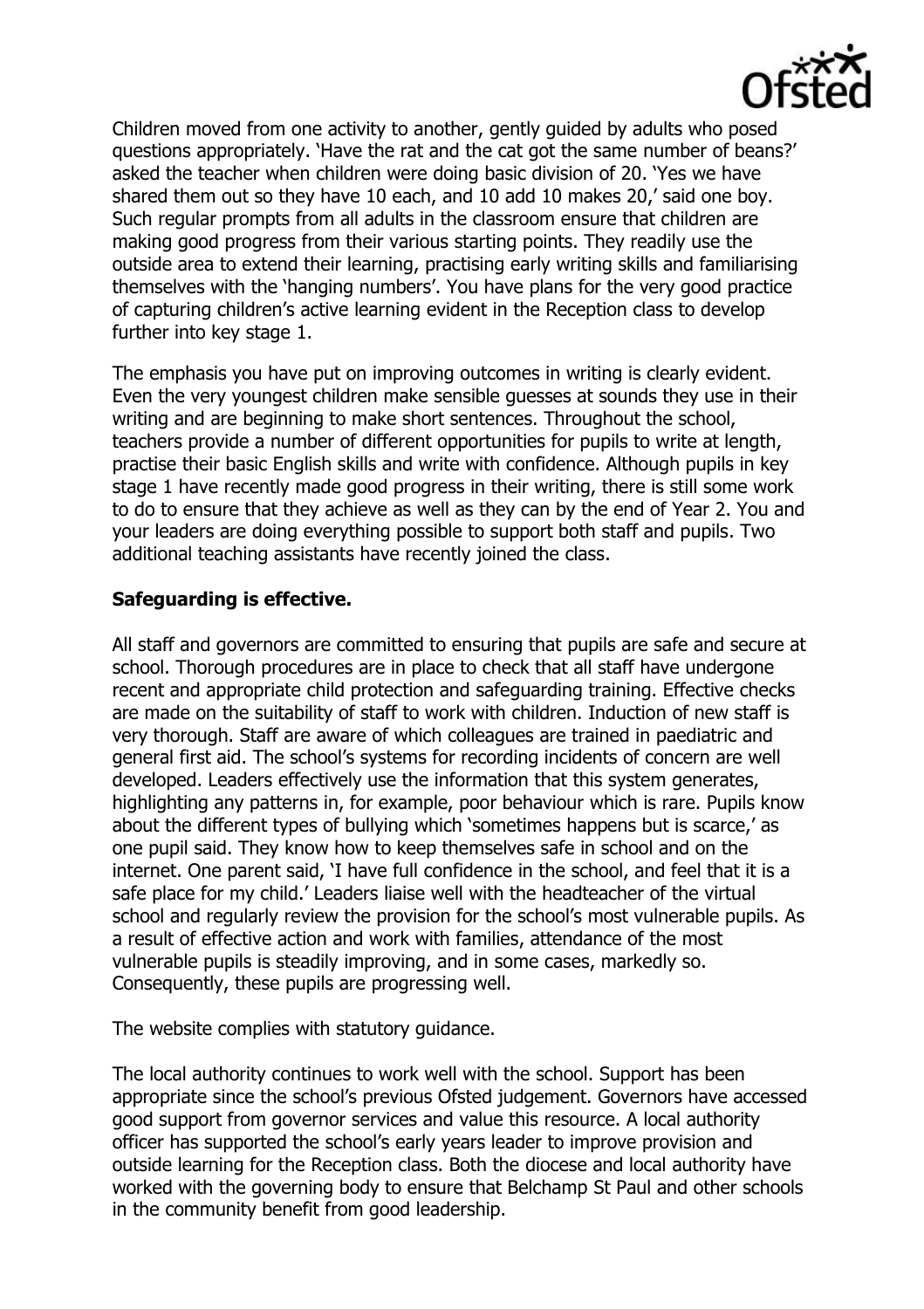

# **Inspection findings**

- One of my key lines of enquiry was to check on improvements in provision and outcomes in the early years. This was an area for improvement identified in the previous inspection. The teacher, who is also the early years leader, has a very clear understanding of the needs of children in this year group. Although she has only been at the school for three years and was a newly qualified teacher on arrival, she has developed the provision and curriculum beyond that seen in the previous inspection. Teaching responds to children's needs and is clearly influenced by what parents share about their children's development at home. 'The regular online updates we receive are brilliant!' said one parent on the Parent View survey. As a consequence of this very well-developed partnership, the proportion of children who achieved a good level of development in 2016 was above the national average. This looks set to be similar in 2017. Adults carry out detailed and very regular assessments of each child, which ensures that their learning is individualised and appropriate to each child's needs. As a result, children currently in the Reception class are making good progress from their varying starting points.
- The second line of enquiry related to how well you have strengthened leadership and management, which was also an area for development identified in the previous inspection. The work that you have done to develop leaders' monitoring and evaluation skills is considerable. Even those who are new to their roles are ably and significantly contributing to school improvement. The school's plans for improvement accurately identify where progress is good and where there is room for further development. Leaders at all levels contribute to regular monitoring and evaluation of teaching and learning. The detailed knowledge that you and your leaders have of each pupil is second to none. You all know the families well and therefore, any barriers to learning are significantly reduced. The impact has been continued and pupils' outcomes are good in most areas. Work in pupils' books shows good progress from a variety of starting points. As a result of accurate assessment and targeted support, outcomes for pupils in key stage 2 were above the national average in 2014 and 2015. Outcomes in 2016 were either close to or above the national average in reading and mathematics, but below in writing, and grammar, punctuation and spelling. Pupils' outcomes in key stage 1 were at least in line with the national average in 2016 in writing and mathematics, but were below in reading and in the Year 1 phonics check, which dipped this year.
- The third line of enquiry related to the progress and attainment of pupils in writing. Progress in 2016 for some pupils in key stages 1 and 2 was not good enough. We discussed the reasons why pupils in Year 1 did not achieve well in the phonics check, which has affected their writing. The proportion of pupils in this cohort who achieved a good level of development in 2015 was below the national average, and in particular in writing. In 2017, the proportion of pupils reaching the standard required in the phonics check looks set to be above the national average and is reflected in the writing skills of those pupils in Year 1.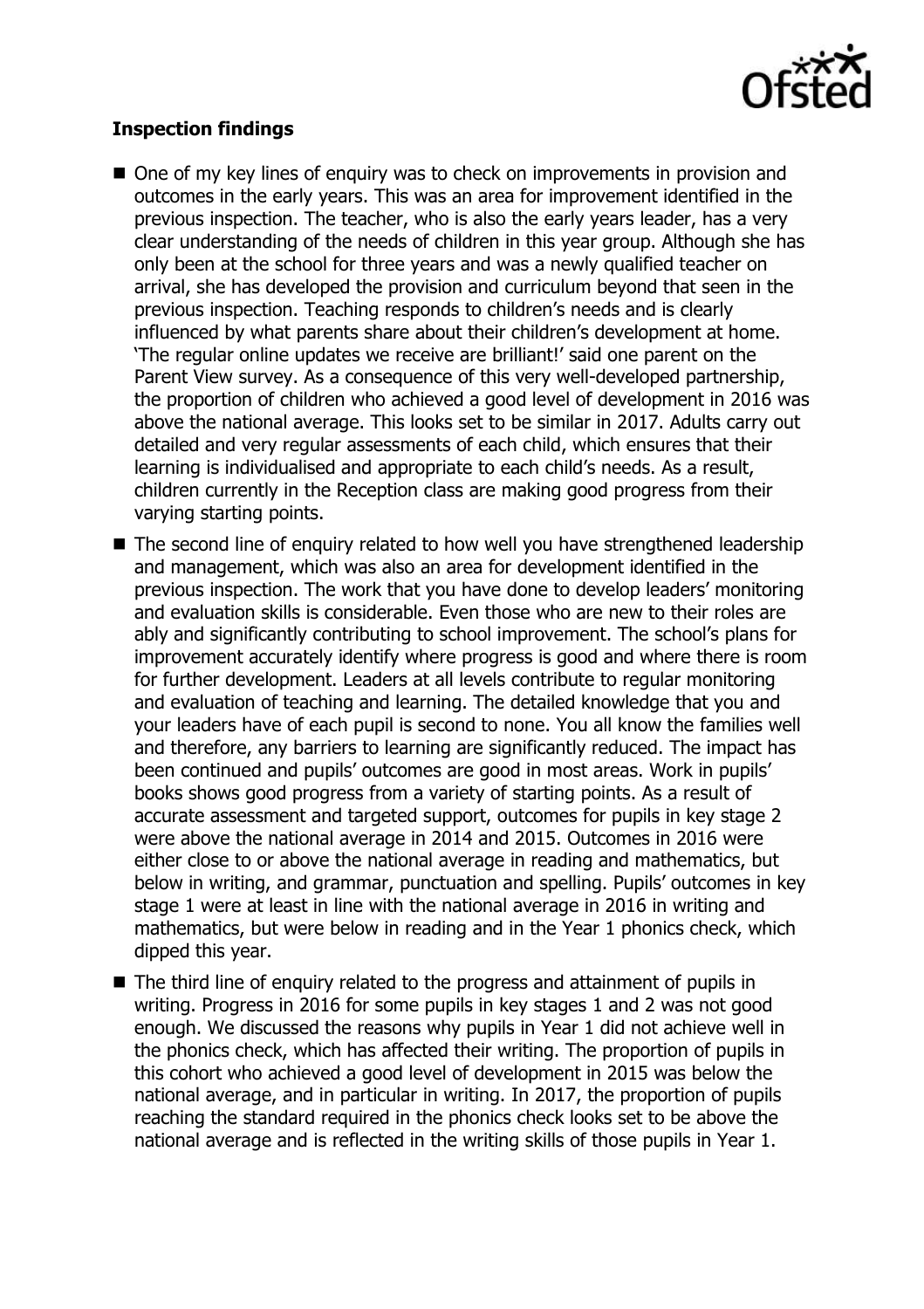

- **Progress of current Year 2 pupils is good in writing, but less so in reading and** mathematics. However, there is some way to go to ensure that writing outcomes are in line with the national average in 2017. Predictions for this year are realistic and based on moderated writing assessments. You have put in place considerable support for individuals, the impact of which is beginning to be seen. Further support will continue to ensure that progress is more even across all subjects and that the difference between some of this group's attainment and that of others nationally is diminished in 2017. Across the school, pupils know their writing targets for improvement and many refer to them regularly. Enthusiasm for writing exists throughout the school and good examples of writing in, for example, geography, history and science, adorn the walls.
- My last line of enquiry related to reading. Although reading outcomes have been secure since the previous inspection, in 2016 they were less so for a number of pupils in both key stages 1 and 2, but particularly for key stage 1. Coupled with the poor phonics check results in 2016, this area needed further exploration. The school's own assessments show that reading progress is, in some year groups, less than in writing and mathematics. You and your leaders eloquently explained the next steps that you are taking in developing pupils' reading skills. Phonics training for all new teaching assistants is taking place imminently. A new approach to how reading is taught is being trialled in key stage 2 and, from the evidence we saw during my visit, is proving very successful. Pupils are developing a good understanding of different authors' work, explore a variety of genres and demonstrate an empathy for the characters in the books they read. The English subject lead is an excellent role model for all staff. Her subject knowledge and enthusiasm for developing pupils as readers and authors are infectious. During one lesson, pupils were taking an in-depth look at how Roald Dahl used repetitive language and personification in 'Charlie and the Chocolate Factory'. The conversation between pupils not only focused on the character they were discussing, but also showed empathy for that character, often beyond their age. 'He is a boy with a small life and big dreams,' said one boy. You recognise that there is still some way to go with this new approach. All staff have now had the opportunity to see the benefits of this way of teaching and they all welcome this more focused approach.

# **Next steps for the school**

Leaders and those responsible for governance should ensure that:

- $\blacksquare$  the progress of pupils in key stage 1 is more even in achieving high standards in reading, writing and mathematics
- $\blacksquare$  the very good practice for capturing children's active learning that exists in the Reception class is developed into Year 1
- every opportunity is used to develop further pupils' reading skills.